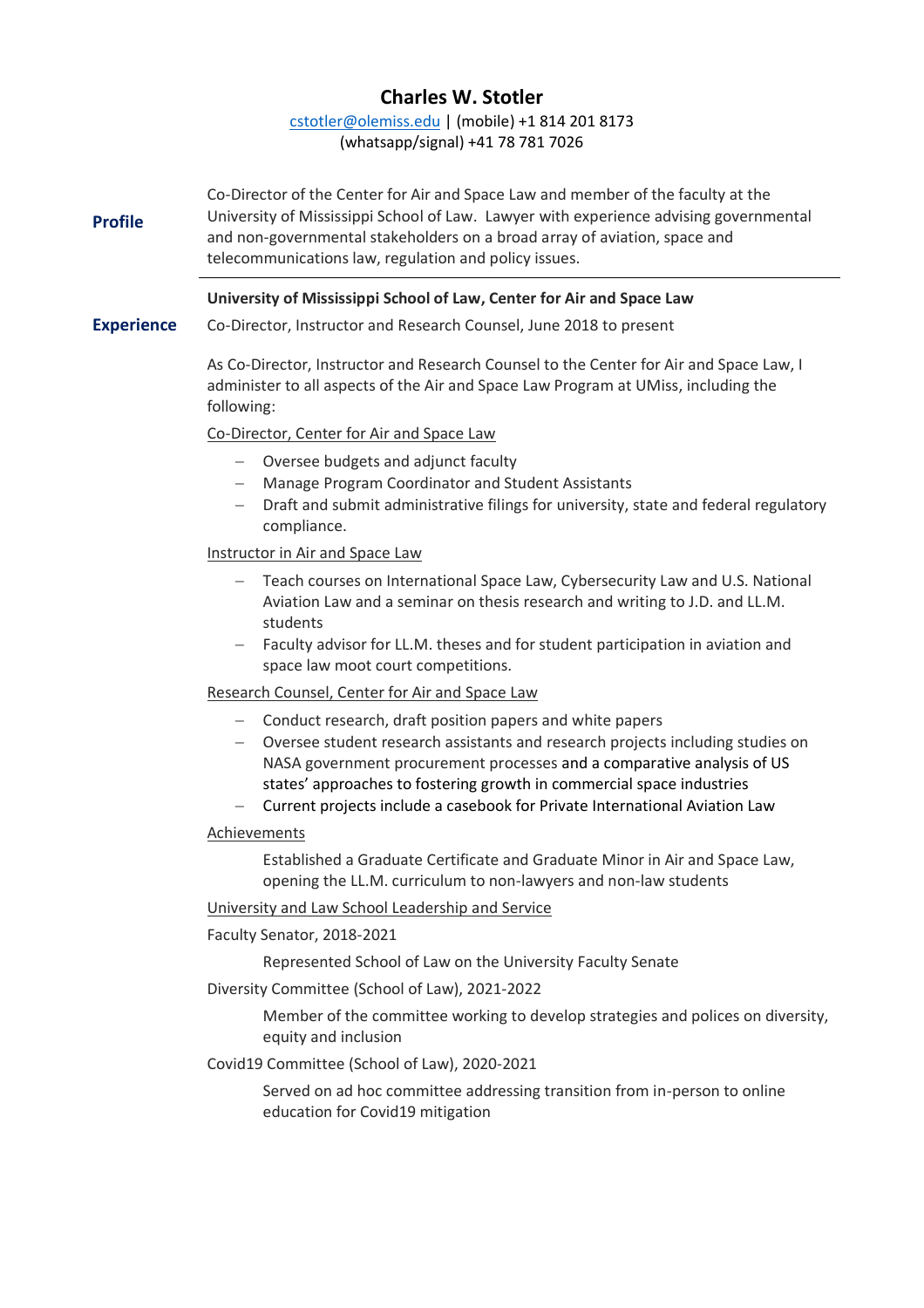## **Aviation Advocacy**

Associate, February 2015 to present

Aviation Advocacy is a Swiss-based consultancy focused on aviation industry analysis and advice on policy, law and regulation. My focus is on advancing technologies, such as UAS and satellite telecoms and GNSS for aircraft in-flight. I regularly contribute to projects advising a range of clients including international airports, airlines and ATC providers. I led a four-year project on global regulatory compliance for a major avionics supplier that partnered with a satellite communications operator for the provision of Wi-Fi on-board aircraft in flight.

## **National Academies of Sciences, Engineering and Medicine**

Mirzayan Science and Technology Policy Graduate Fellow, January to August 2016

The Committee on Science, Technology and Law (CSTL), a unit of the National Academies' Policy and Global Affairs Division, seeks to improve public policy in matters of science and technology. My responsibilities included: updating a 2015 proposal for a space law and policy study on the need for modernization of international and US laws and regulations affecting the commercial space industry; developing proposals for studies on advancing science and technologies and their effects on law and policy; liaising with staff of congressional committees, federal agencies, not-for-profit foundations and universities for the purposes of resource mobilization, donor relations and outreach on studies.

## **Los Angeles City Attorneys Office—Division of Airports**

Law Clerk, LA World Airports (LAX, VNY, ONT), October 2010 to April 2012

The Division of Airports serves as in-house counsel to airports owned and operated by the City of Los Angeles, including LAX. My responsibilities included: conducting litigation, including drafting complaints, responses and motions, and coordinating responses to requests for production of evidence; reviewing requests for proposals, proposals, contracts and leases; and liaising with government officials, external counsel and industry stakeholders on airport interests.

|                                         | <b>American Society of International Law</b>                                                                                                                                                                                                                                                                                                                                                                                                                                                                                                                                                                                                                                                                                                                                                                                                                                                                                                                                                                                                                |
|-----------------------------------------|-------------------------------------------------------------------------------------------------------------------------------------------------------------------------------------------------------------------------------------------------------------------------------------------------------------------------------------------------------------------------------------------------------------------------------------------------------------------------------------------------------------------------------------------------------------------------------------------------------------------------------------------------------------------------------------------------------------------------------------------------------------------------------------------------------------------------------------------------------------------------------------------------------------------------------------------------------------------------------------------------------------------------------------------------------------|
| <b>Pro Bono and</b>                     | Co-chair, Space Law Interest Group, April 2015 to May 2017                                                                                                                                                                                                                                                                                                                                                                                                                                                                                                                                                                                                                                                                                                                                                                                                                                                                                                                                                                                                  |
| <b>Internship</b><br><b>Experiences</b> | Presented at UNOOSA/UAE High Level Forum on 'Space as a driver for socio-<br>$\overline{\phantom{m}}$<br>economic development held in Dubai in 2016<br>Launched a social media platform and doubled membership of the Interest Group<br>$\overline{\phantom{m}}$<br>Raised the profile of the Interest Group by Co-sponsoring a panel on space mining<br>in 2016 and organizing a panel entitled 'Making Space for Private Space Actors' in<br>2017<br>- As an ASIL Observer, attended annual meetings of the Fourth Committee of the<br>UN General Assembly on the negation of its annual resolution on 'International<br>cooperation in the peaceful uses of outer space'<br>Organized educational events, including 'A Conversation with Niklas Hedman,<br>$\overline{\phantom{0}}$<br>Chief of the Committee, Policy and Legal Affairs section of the UN Office for Outer<br>Space Affairs and 'A Celebration of the 50 <sup>th</sup> Anniversary of the Signing of the<br>Outer Space Treaty featuring representatives from the US Department of State |
|                                         |                                                                                                                                                                                                                                                                                                                                                                                                                                                                                                                                                                                                                                                                                                                                                                                                                                                                                                                                                                                                                                                             |

and professors from Georgetown University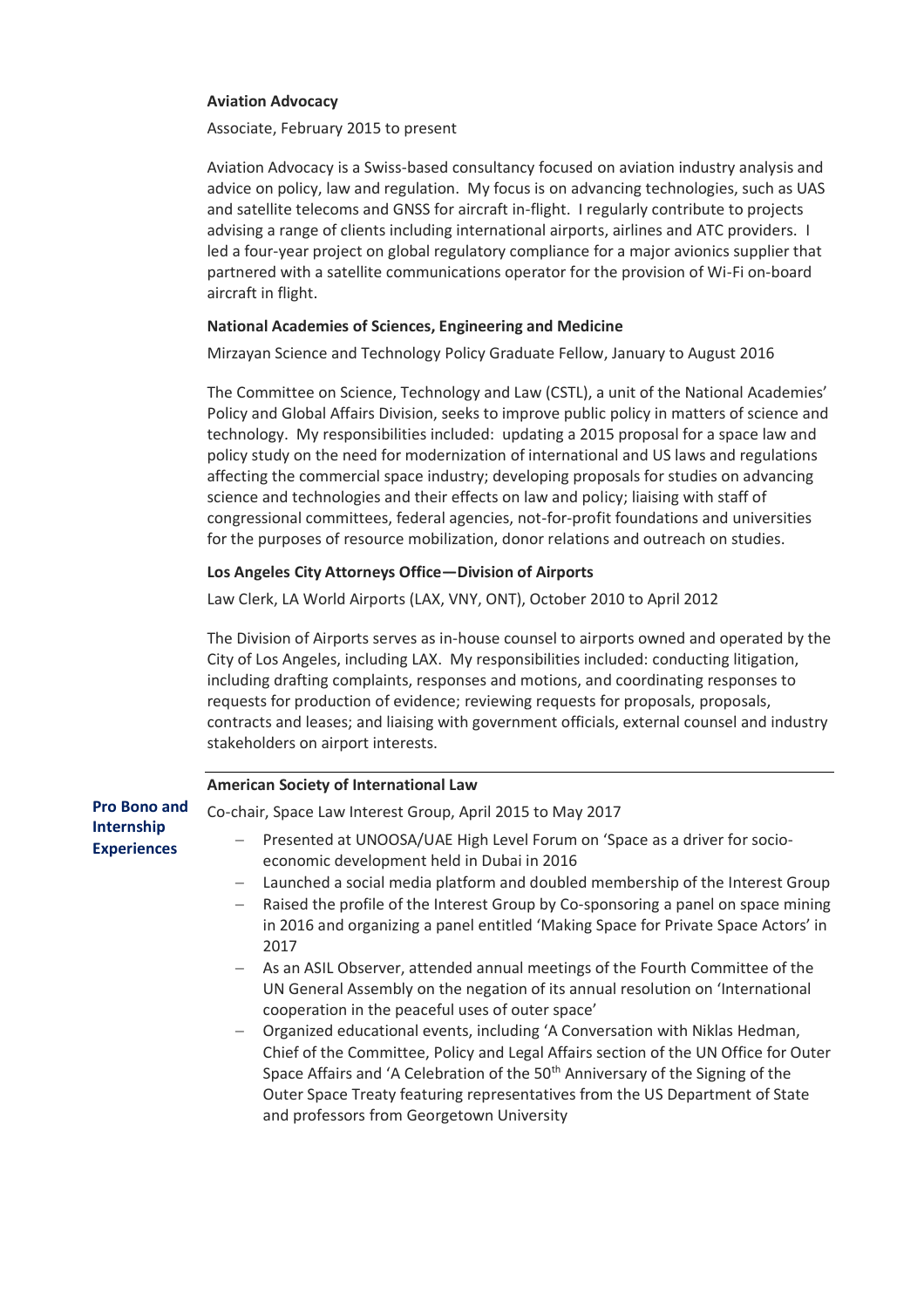## **UN Office for Outer Space Affairs**

Legal Intern, Committee, Policy and Legal Affairs, April to October 2015

- − Assisted with secretariat duties for 2015 meetings of COPUOS and its Legal Subcommittee and Working Group on Long-Term Sustainability
- − Assisted in drafting foundational documents for UNISPACE+50, including Terms of Reference for the UNISPACE+50 Steering Committee
- − Attended and wrote field report on negotiations over the EU's proposed International Code of Conduct for Outer Space Activities
- − Participated in the ICAO Space Learning Group and liaised with members of the ICAO secretariat for development of the program agenda for the ICAO/UNOOSA Aerospace Symposium 2016

#### **Aerospace Industries Association**

Policy Intern for Space and Civil Aviation Sectors, June to October 2014

- − Monitored policy and regulatory affairs at domestic and international levels
- − Liaised with government officials, including members of the US Congress and their staff, as well as officials in US executive branch departments (Defense, Transportations and State), White House offices (Office of Science and Technology Policy and Office of Management and Budget) and agencies (FAA; NOAA; FCC)
- Served as legal advisor to the International Coordinating Council of AIA for participation in the ICAO Space Learning Group

## **UN Counter-Terrorism Executive Directorate**

Legal Intern, September 2013 to February 2014

- − Analyzed international, regional and domestic agreements relating to counterterrorism for the UN Security Council's Counter-Terrorism Committee
- − Attended Committee meetings and drafted reports on activities of CTED and the implementation of counter-terrorism procedures and mechanisms by States
- − Drafted memoranda on public international law, including on cross-border hot pursuit of terrorist suspects, Bitcoin's use for terrorist financing, and the rise of Al Qaeda in the Sahel

#### **Master of Laws in Air and Space Law**, McGill University, 2016

**Education**

- − Thesis on "Air and Space Law in the Context of Globalization and Fragmentation"
	- Thesis included a theoretical analysis of the effects of the fragmentation of international law on aerospace governance demonstrated through a comparative study of US and UK aerospace laws and regulations
- − Research Assistant, McGill Centre on Research in Air and Space Law
- − 2013 Manfred Lachs Space Moot Court Competition Semi-finalist

#### **Juris Doctor**, Loyola University New Orleans College of Law, 2008

- − Certificate in International Legal Studies
- − Studies of both common law and civil law systems
- − Teaching Assistant for courses on International Trade Law and European Union Law, including leading seminars visiting institutions of the EU and Council of Europe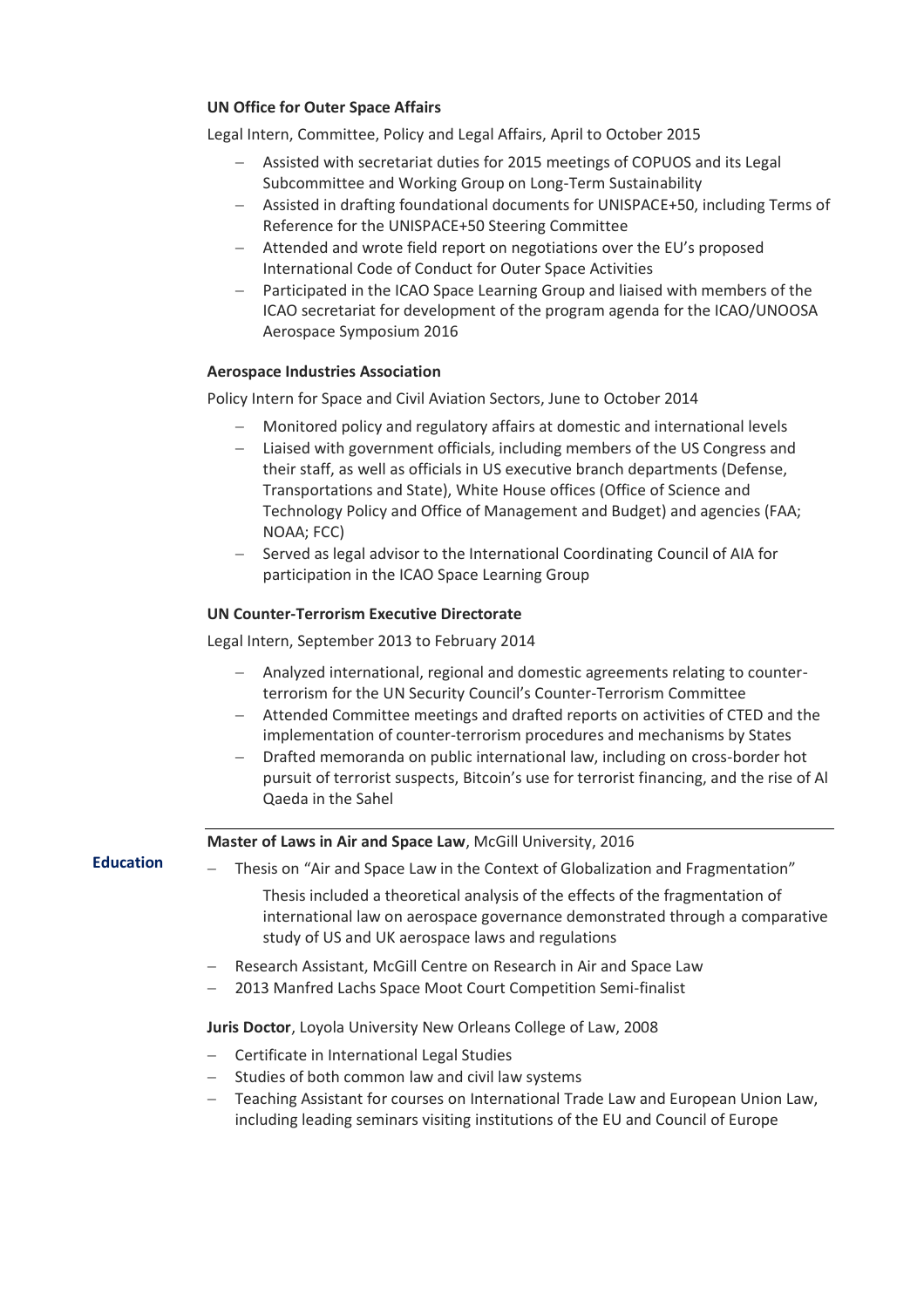**Master of Arts in Liberal Arts**, St. John's College, 2001 − Classics in literature, philosophy, theology, math, sciences and political philosophy − Translated Plato's *Meno* from Ancient Greek to English **Bachelor of Sciences**, Mount Saint Mary's University, 1999 − Liberal arts curriculum with a major in biology **Licenses and Affiliations** Attorney-at-law in California (2010-inactive) and New York (2011-inactive) American Society of International Law, International Institute of Space Law, and American Bar Association – Forum on Air and Space Law (Committee on Space Law) **Publications**  "National Regulatory Approaches to the Emerging Aerospace Transportation System" in Ermanno Napolitano and David Chen, eds., *Emerging Aerospace Transportation Systems and Regulatory Challenges* (forthcoming book chapter) "It's Time for Private Credit to Lend to the Space Industry" White Paper, Foundation for the Future (January 2022) "Never Let a Crisis Go to Waste: The Future for Commercial Aviation" in Carlos Torres, ed. *Legal Impacts of COVID-19 in the Tourism Industry* (ESHTE/INATEL; Portugal, 2021) "New Distribution Capabilities and Competition" in Carlos Torres, ed. *Competition Law in Tourism* ((ESHTE/INATEL; Portugal, 2020) "Sustainability, Security and Article VI of the Outer Space Treaty" in R.P. Rajagopalan and N. Prasad, Eds., *Space India 2.0: Commerce, Policy, Security and Governance Perspectives*  (New Delhi: Observer Research Foundation, 2017) "Private Commercial Space Enterprises and Global Space Governance" (contributing author) in Ram Jakhu and Joseph Pelton, eds., *Global Space Governance: An International Study* (Springer, 2017) "Space Traffic Management: Stratospheric Thinking" Managing the Skies (September/October 2016 edition) FAA Managers Association "Air and Space Law in the Context of Globalization and Fragmentation" Master's Thesis, McGill University Library (2016) "The Effects of Fragmentation of International Law on Aerospace Regulation" (2016) 58 Proc. Int'l Institute Space L 53 *Space Security Index*, Project Ploughshares (2015) (Lead drafter for indicators examining space-based global utilities, priorities/funding levels of national space agencies, and international cooperation in space activities) Panel presentation on "What is NewSpace?" 3rd Manfred Lachs Conference hosted by McGill University (Montreal, March 2015) "The ASTEROIDS Act and Hearing: Some observations on international obligations" The Space Review (22 Sept 2014) <http://www.thespacereview.com/article/2604/1> "International and U.S. National Laws Affecting Commercial Space Tourism: How ITAR tips the balance struck between international law and the CSLAA," (2007) 33 J Space Law 245